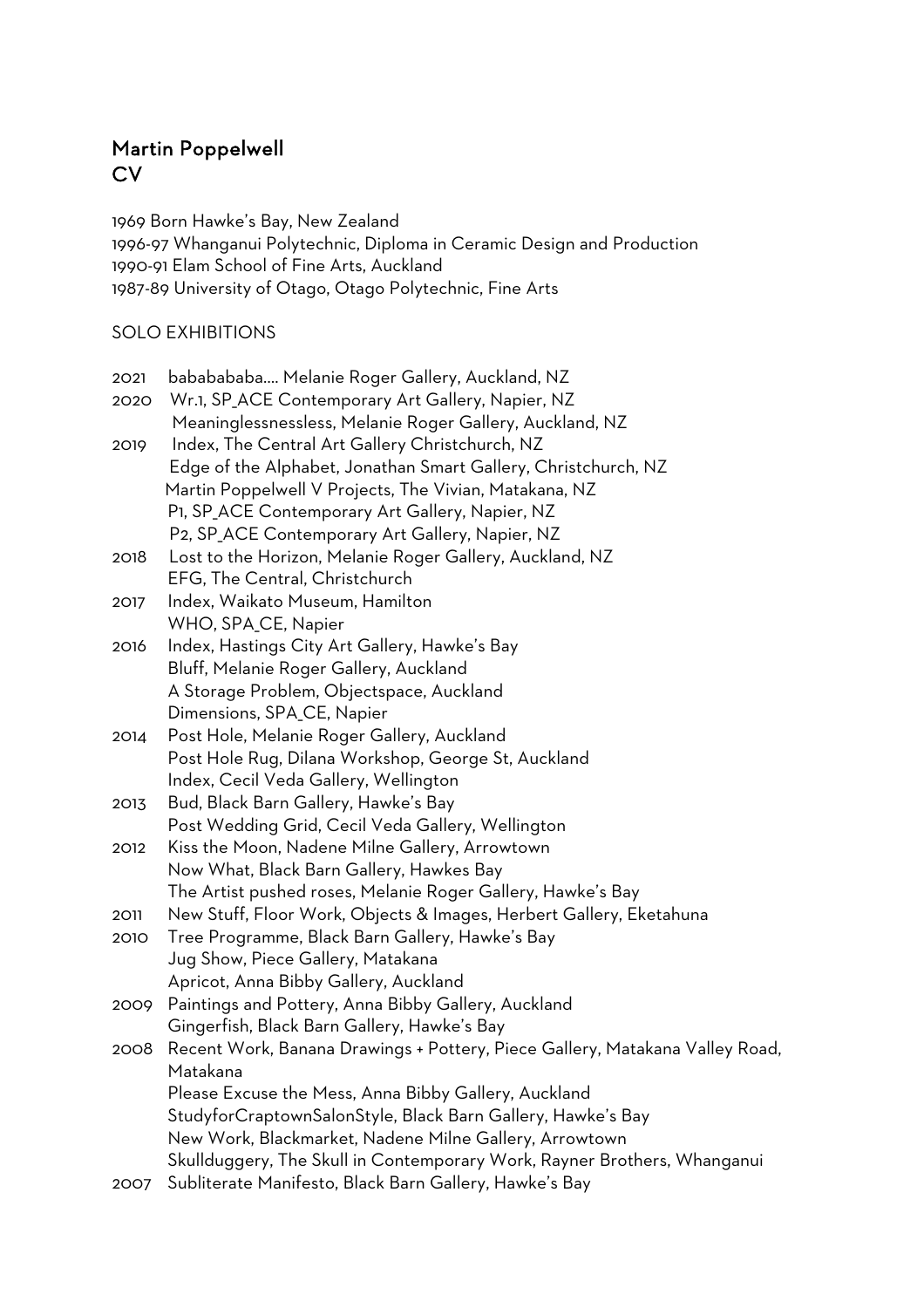|      | 2006 applediamondrubblepainting, Anna Bibby Gallery, Auckland                                                   |
|------|-----------------------------------------------------------------------------------------------------------------|
|      | Study for anything, Black Barn Gallery, Hawke's Bay                                                             |
|      | The Memory of Paper, MIA Gallery, Napier, Hawke's Bay                                                           |
|      | 2005 Still Enthusiastic, Black Barn Gallery, Hawke's Bay                                                        |
|      | Study for a Red Cross, Hawke's Bay Museum and Art Gallery, Napier                                               |
|      | The Undesirables, Anna Bibby Gallery, Auckland                                                                  |
| 2004 | I'm a country member, Anna Bibby Gallery, Auckland                                                              |
|      | Em Flagrante Dilitro (Caught Red Handed), Black Barn Gallery, Hawke's Bay                                       |
|      | NZR, Red Earthenware Rail, Limited Editions. Corbans Estate Arts Centre.                                        |
| 2003 | The Art of Portraiture, Te Tuhi The Mark, Manukau                                                               |
|      | Real Estate, Civic Gallery, Napier                                                                              |
|      | Repetition adds up to Reputation, Anna Bibby Gallery, Auckland                                                  |
|      | 2002 PIMP, Tairawhiti Museum, Gisborne                                                                          |
|      | Fantasyland, Hawke's Bay Exhibition Centre, Hastings                                                            |
|      | Hospital Suite, 2D and 3D work, Anna Bibby Gallery, Auckland                                                    |
|      | 2000 Worms + Mash, Light Works on Paper. Creative, Napier                                                       |
|      | Fashion Advice, Collaborative work with Marilyn Sainty, Scotties, Auckland and                                  |
|      | Wellington                                                                                                      |
|      | You'll Learn to Like It, Avid, Wellington                                                                       |
|      | The Less Said The Better, Anna Bibby Gallery, Auckland                                                          |
|      | The Cabinet of Dr Caligari, Window Installation, New Gallery, Auckland City Art                                 |
|      | Gallery                                                                                                         |
| 1999 | Old Pictures, Oils on Canvas, The Studio Gallery, Napier                                                        |
|      | Unfinished Still Life Series. Sappho and Heath, Napier                                                          |
| 1998 | Musee Décor, Hawke's Bay Museum and Art Gallery, Napier                                                         |
|      | Pipes and Jug Deals, Lesley Kreisler Gallery, New Plymouth<br>One Idea a Year if you're Lucky, Avid, Wellington |
| 1997 | At the end of the day, its pottery, Teststrip, K Road, Auckland.                                                |
| 1996 | Lines of Vases, Avid, Wellington                                                                                |
|      | Blackboard Work, Virtu Restaurant. New Gallery Auckland. Collaboration with                                     |
|      | Gavin Chilcott New Glass Plates, Avid, Wellington                                                               |
| 1995 | Candide, Teststrip, Auckland                                                                                    |
| 1994 | New Ceramics, Avid, Wellington                                                                                  |
| 1993 | New Ceramics, Avid, Wellington                                                                                  |
| 1992 | Like They Are Now, Electronic text installation curated by John Barnett & Lesley                                |
|      | Kreisler, Auckland                                                                                              |
|      | Zimbabwe Mobil Heritage, Selected work. National Gallery Zimbabwe, Harare,                                      |
|      | Zimbabwe                                                                                                        |
|      | Untitled, Gallery Delta. Exhibition of paintings and drawings. Harare, Zimbabwe                                 |
|      |                                                                                                                 |

## GROUP SHOWS

2020 Group Show, The Central Art Gallery, Christchurch, NZ Distilled, SP\_ACE Contemporary Art Gallery, Napier, NZ Summer Stockroom, Melanie Roger Gallery, Auckland, NZ June Stockroom, SP\_ACE Contemporary Art Gallery, Napier, NZ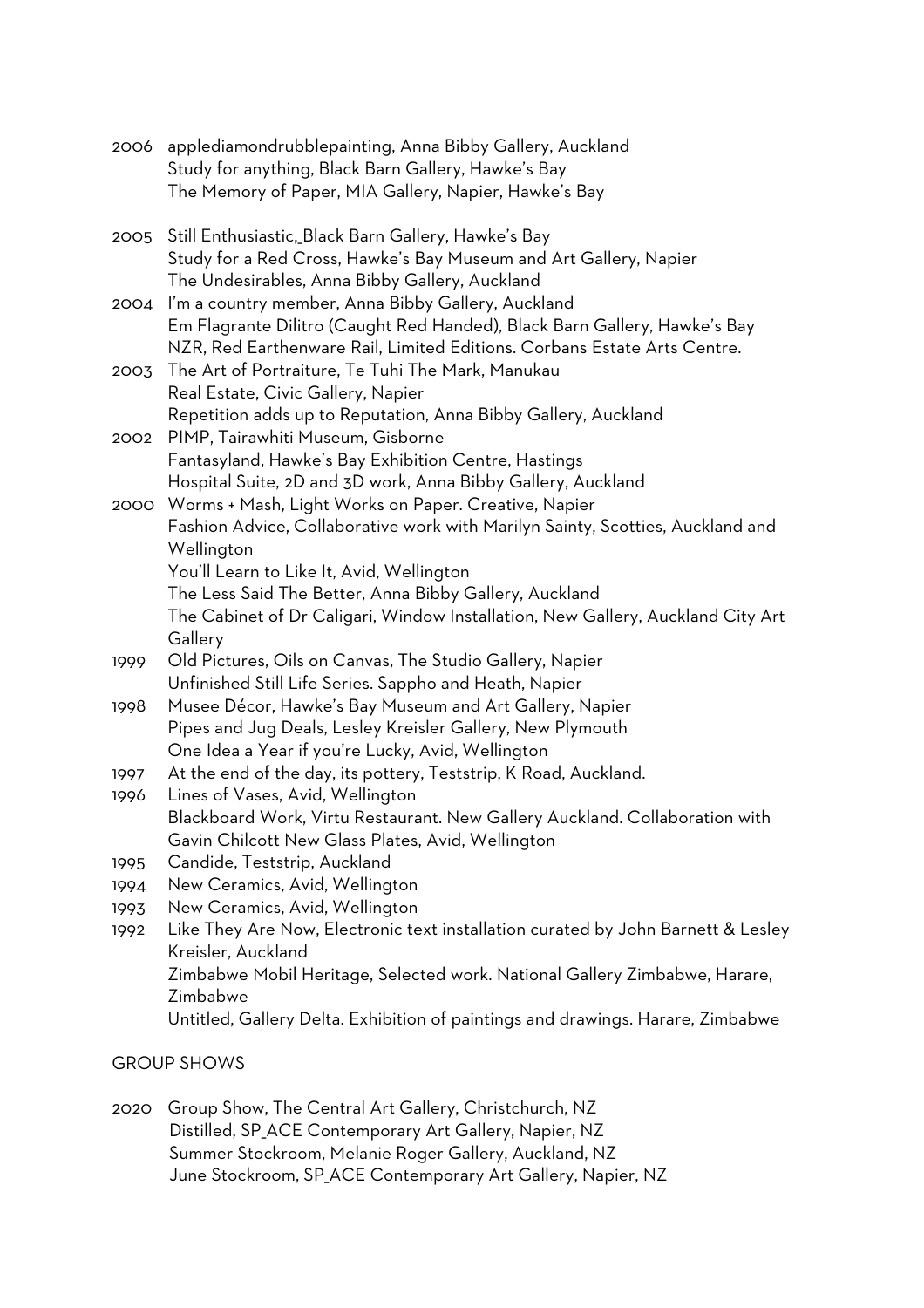| 2019 | Object Show, The Central Art Gallery, Christchurch                                                                            |
|------|-------------------------------------------------------------------------------------------------------------------------------|
|      | Summer Show, SP_ACE Contemporary Art Gallery, Napier, NZ                                                                      |
|      | Group Exhibition, Melanie Roger Gallery, Auckland, NZ                                                                         |
|      | Roundabout, Jonathan Smart Gallery, Christchurch, NZ                                                                          |
| 2018 | Monochrome Extended, SP_ACE Contemporary Art Gallery, Napier, NZ                                                              |
| 2017 | Kubismus, SPA <sub>_CE</sub> , Napier                                                                                         |
|      | The Language of Ornament, NGV, National Gallery of Victoria                                                                   |
|      | Group Show, Melanie Roger Gallery                                                                                             |
| 2016 | Cross Purposes, SPA_CE, Napier                                                                                                |
|      | FRIZZPOPP, SPA_CE, Napier. Martin Poppelwell & Dick Frizzell                                                                  |
|      | OASIS, SPA_CE, Napier                                                                                                         |
|      | SPA <sub>_CE</sub> , Napier                                                                                                   |
| 2015 | Empire of Dirt, Objectspace, Auckland                                                                                         |
|      | Wall, Floor & Pipe, SPA_CE, Napier                                                                                            |
|      | Green Room, SPA_CE, Napier                                                                                                    |
|      | Group Show, Melanie Roger Gallery                                                                                             |
|      | Gimblett x Poppelwell. Workshop, McKelvie St, Auckland                                                                        |
| 2014 | Degrees of Remembrance, Sarjeant Gallery Annex, Whanganui                                                                     |
| 2013 | Architecture of the Heart, MTG Opening, Napier                                                                                |
| 2011 | Collecting Contemporary, Te Papa Tongarewa, Wellington                                                                        |
|      | Game On, Hastings City Art Gallery, Hastings.                                                                                 |
|      | Song of the Wood, Group Exhibition, Sarjeant Gallery, Whanganui                                                               |
|      | New work, Group Show, Anna Bibby Gallery, Auckland.                                                                           |
| 2010 |                                                                                                                               |
|      | New Folk, Group Show, Ramp Gallery, Hamilton<br>Ice Melts, Artists Ideas on Contemporary Issues, Adam Art Gallery, Wellington |
| 2009 |                                                                                                                               |
| 2008 | New Gallery Group Show, Anna Bibby Gallery, Auckland                                                                          |
|      | Serviette, Hawkes Bay Exhibition Centre, Hastings. Sarjeant Gallery, Whanganui &<br>Te Aratoi, Masterton                      |
|      |                                                                                                                               |
|      | Hawkes Bay Invitational, Hastings Art Gallery, Hastings.                                                                      |
|      | 3 Artists, Port Chalmers Design Store, 15 George St, Port Chalmers. Dunedin.                                                  |
|      | Raising Boys, Knowledge and Change in Clay, Hawkes Bay Museum and Art                                                         |
|      | Gallery. Napier.                                                                                                              |
| 2007 | Installation Mode, NY Arts, Beijing, China.                                                                                   |
|      | The Official Preview Of the 1st & 2nd Beijing International Art Exhibition, Red Gate                                          |
|      | Studio, Beijing, China                                                                                                        |
|      |                                                                                                                               |
|      | The 1st Beijing International Art Exhibition, Pickled Art Centre, Chaoyang District,                                          |
|      | <b>Beijing</b>                                                                                                                |
|      | No Chinatown, Group Architectural Project. Gus Fisher Gallery, Auckland.                                                      |
|      | Serviette, Ceramic Works 1993-2007, Suter Gallery Te Aratoi o Whakatu, Nelson.                                                |
|      | Group Show, Anna Bibby Gallery, Auckland.                                                                                     |
|      | The Printmakers, Group Show, Catchment Gallery, Nelson.                                                                       |
|      | Printmakers, Painters, Potters, Bill Milbank Gallery, Whanganui.                                                              |
| 2006 | double d, Group Show, Anna Bibby Gallery, Auckland.                                                                           |
|      | Birds, The Art of New Zealand Birdlife, Pataka Museum and Art Gallery, Poirua.                                                |
| 2005 | Gulgoleth, Group Show. Gow Langsford Gallery, Auckland.                                                                       |
|      | John Armleder, Max Gimblett, Andy Warhol Study for a Red Cross, Hawke's Bay                                                   |
|      | Museum and Art Gallery, Napier.                                                                                               |